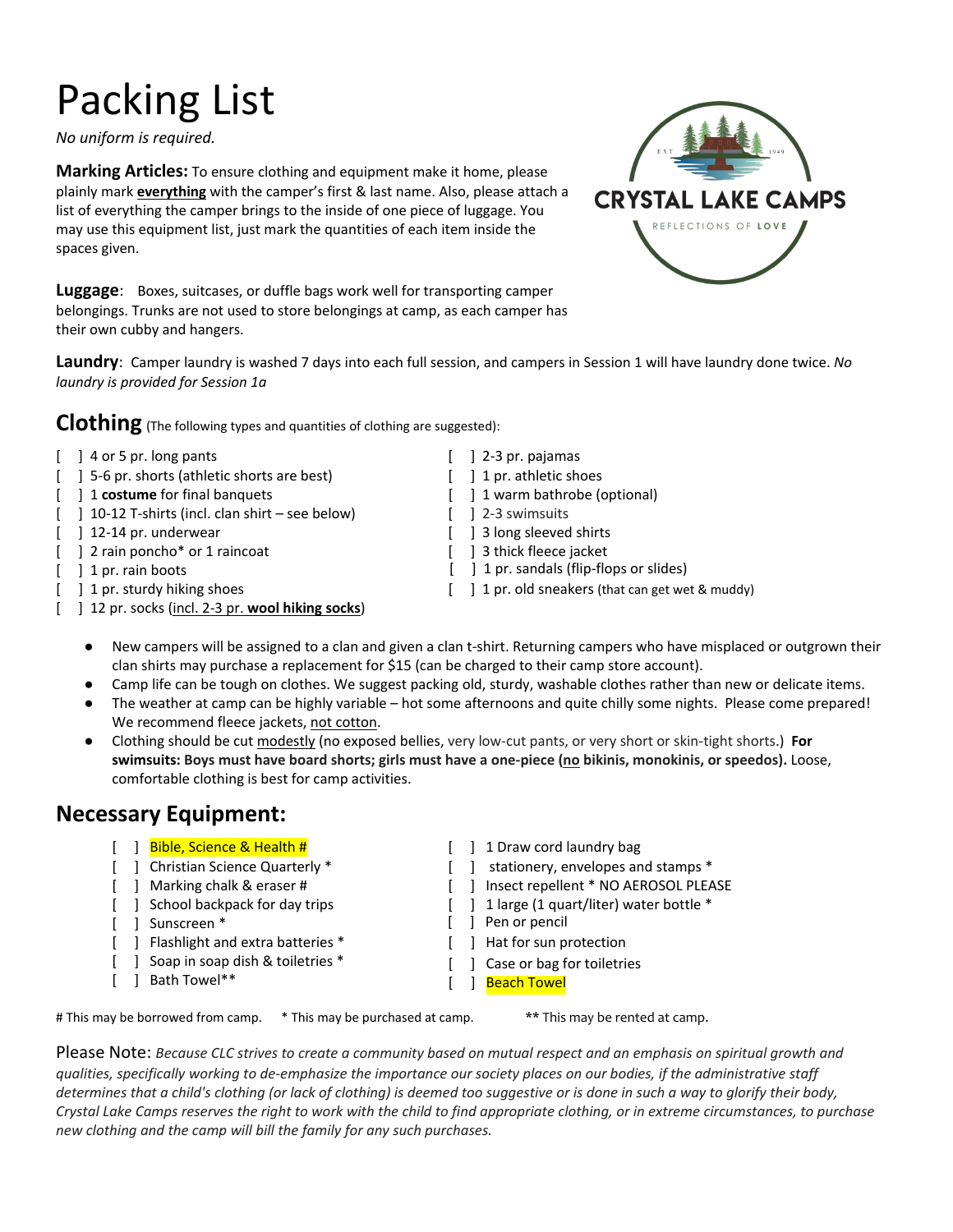#### **Overnight Equipment\*\* / Bedding\*\* Rental:** *Campers will have the opportunity to spend 3 days and 2 nights hiking in the woods on an Overnight during each session of the summer –*

- The rental of overnight camping gear, which includes hiking backpack, sleeping pad, and a sleeping bag, is a flat rate for one, or all three items. If you bring all three items, the \$20 overnight equipment rental fee will be removed. \*\*
- The rental of Bedding, which includes Sheets, Pillow, and Blanket, is a flat rate for one, or all three items. If you bring all three items, you \$10 bedding rental fee will be removed. \*\*

#### **Optional Items:**

- [ ] Musical instruments
	- [ ] Games (board, card, etc. not video games)
	- [ ] Camera \*
- [ ] Books (to read during rest hour)
- [ ] Pocket knife with a blade no bigger than 2 % inches (w/ permission from Camp Director)

#### **DO NOT bring or send the following to camp:**

- 
- ~ **Food, including gum & candy** ~ Horror books
- ~ Violent comic books ~ Large knives (blades over 2.5 inches)
	-
- $\sim$  Firecrackers, fireworks, or other explosives  $\sim$  Expensive jewelry and designer clothing
- **Expensive items that could be lost or damaged**
- ~ Clothing with messages about alcohol, drugs, vaping, smoking or immoral behavior
- ~ **Cell phones, iPods, computers, iPads, video games, Gameboys, PSPs, MP3 players, or other electronic devices of** *any sort.*

### **If you are in a special program:**

You will be doing activities that require more movement than other classes. Bringing clothes you can move around easily in is a must. You may bring equipment for activities you're interested in such as rock climbing, running, boating, or anything else you enjoy doing! These could include a climbing harness, athletic shorts, or running shoes!

# This may be borrowed from camp. \* This may be purchased at camp. \*\* This may be rented at camp.

Rev Jan/5/2022)

#### **If you are an LT this summer:**

As an LT you will be doing some specific activities that you'll need specific items for. Here are some things you should be bringing with you **IN ADDITION TO THE CLOTHING LIST ON THE FIRST PAGE OF THIS SHEET.**

[ ] Hiking boots or a shoe with support i.e. running shoes.

[ ] **Water shoes** – something you can get wet that will STAY ON YOUR FEET. Strappy sandals work great for this such as Tevas,Keens, or Chacos. Converse and Keds are not acceptable.

<sup>[ ]</sup> Pocket knife (optional) blade no bigger than  $2 \frac{1}{2}$  inches